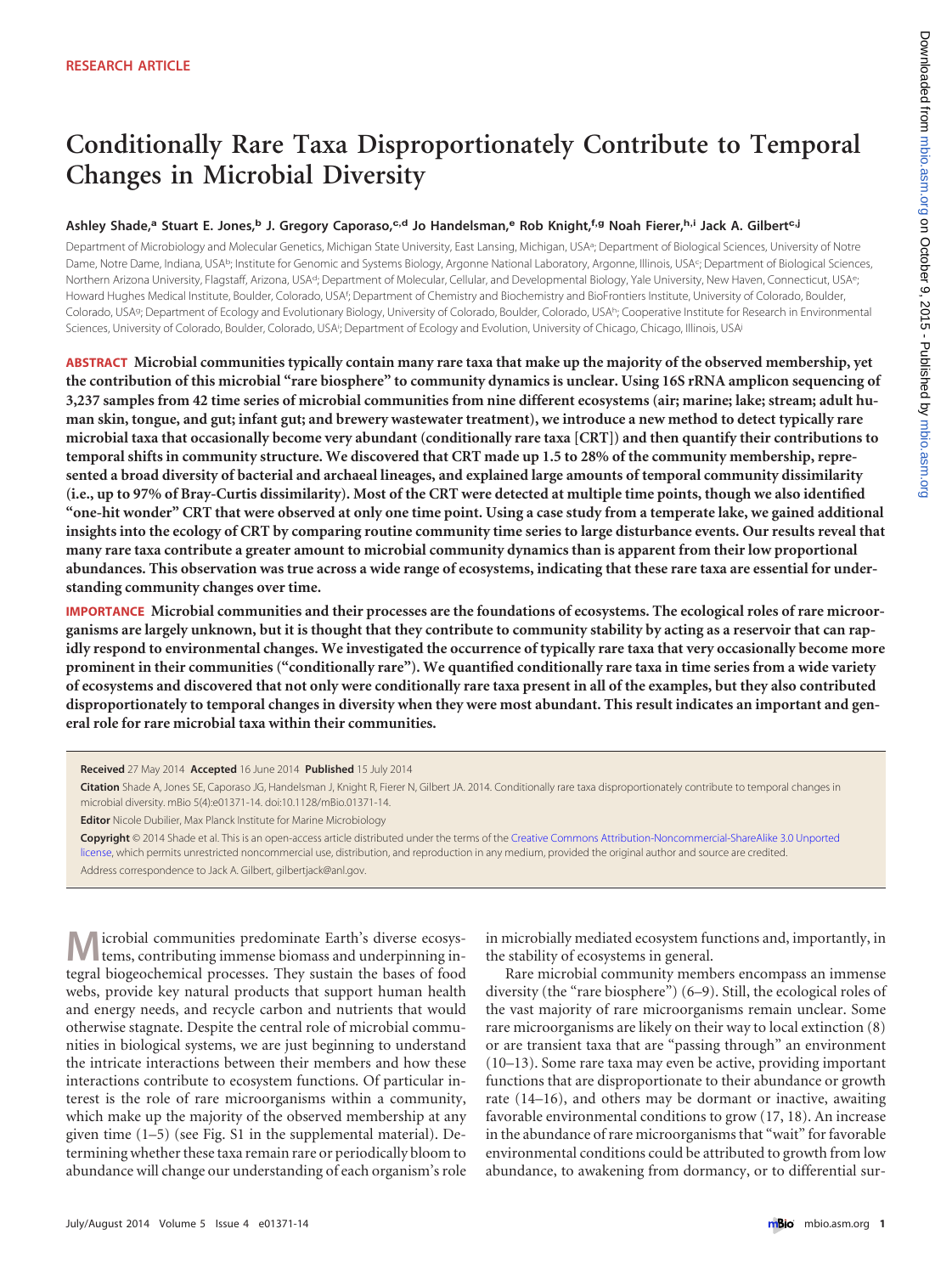vival (i.e., escape from predation). Though there are a variety of ecological explanations for rare-to-prevalent dynamics, we still lack general empirical documentation of the phenomenon among microbial communities, and so their general incidence remains uncertain.

Because rare microbial taxa are difficult to observe, even less is known about their dynamics than is known about their ecological roles. A key unknown is how often rare taxa become abundant and hence play a potentially greater role in the ecology of a given system. However, there are a small but growing number of studies that have documented the dynamics of rare microbial taxa and provide some insights. For example, in the Arctic Ocean, rare microorganisms exhibited biogeography, indicating that some rare taxa, like more abundant taxa, have distributions based on their ecological requirements [\(19\)](#page-7-7). In a sulfide-rich artesian spring, rare taxa exhibited patchiness over 1 mm [\(20\)](#page-7-8), which also suggests that rare taxa can have clear distributions at fine spatial scales. Additionally, some coastal sand communities have rare members that do not often become abundant, suggesting that these members have a minimal influence on biogeochemical processes [\(21\)](#page-7-9). Conversely, in other coastal sand communities, rare microbial taxa were shown to be as sensitive as prevalent taxa to environmental changes caused by an off-shore oil spill [\(22\)](#page-7-10). The discrepancy between the latter two studies highlights our modest knowledge of the potential contributions of rare taxa and especially calls into question whether such conclusions are transferable to other ecosystems. Therefore, to understand the general importance of rare microbial taxa, their contributions to the larger community and their dynamics, we must systematically interrogate microbial communities from a variety of ecosystems by using consistent methods.

The availability of inexpensive, high-throughput sequencing technologies has led to an increased number of temporal studies of microbial communities [\(23\)](#page-7-11). One of these studies identified a microbial taxon that bloomed to abundance from an apparently persistently rare state [\(24,](#page-7-12) [25\)](#page-7-13). The dynamic of rarity to prevalence has also been observed in two other studies of marine bacterioplankton [\(14,](#page-7-2) [26\)](#page-7-14). Here, we asked how the pattern of microbial rarity to prevalence is manifested in communities inhabiting very different ecosystems. We refer to microbial taxa that are typically in low abundance in one locality but occasionally become prevalent over time as "conditionally rare."

Our objective was to understand the incidence of conditionally rare taxa (CRT) and their contribution to changes in microbial communities through time. We introduce a simple method for identifying CRT from temporal studies of diverse microbial communities and apply this method to a suite of time series data sets generated by using 454 pyrosequencing or Illumina sequencing of 16S rRNA gene fragments. Each data set contained a large percentage of very rare taxa, as typical for microbial communities (see Fig. S1 in the supplemental material). These data sets were previously analyzed by using a closed-reference operational taxonomic unit (OTU)-picking protocol [\(27\)](#page-7-15) for direct comparison of their temporal patterns (see Table S1 in the supplemental material) [\(28\)](#page-7-16). Because this OTU-picking protocol discards reads that do not match reference sequences at a minimum of 97% identity, it minimizes the rare OTUs arising from sequencing or PCR errors. The closed-reference protocol also avoids the "OTU splitting" that may occur when OTUs are defined by using a *de novo* protocol. We show that within many ecosystems, CRT contributed to

temporal patterns of microbial diversity disproportionately to their relative abundances, suggesting an important role for CRT in structuring microbial communities over time. We also explicitly examine the influences of sampling frequency, study duration, and sequencing depth on the detection of CRT.

# **RESULTS**

**A simple method for detecting CRT.** Conditionally rare dynamics are exhibited when a taxon that is usually in low abundance or below the limit of detection occasionally blooms to an abundance appreciable at the community level. Thus, the frequency of a conditionally rare taxon's abundance over time exhibits a bimodal distribution. The lower mode of the distribution is near zero at the time points when the taxon was rare or undetected, and the upper mode is centered at the taxon's average abundance during a "bloom." A statistical method for detecting a bimodal distribution is to compute the coefficient of bimodality, *b* [\(29\)](#page-7-17). We used this coefficient to detect CRT. From the distribution of a taxon's levels of abundance through time, the coefficient of bimodality, *b*, is calculated as follows:

$$
b = \frac{(1 + skewness^2)}{(kurtosis + 3)}
$$

where skewness is defined as follows:

$$
\frac{\sum_{i=1}^{n}(x_i - \overline{x})^3/n}{\left[\sum_{i=1}^{n}(x_i - \overline{x})^2/n\right]^{3/2}}
$$

and kurtosis is defined as follows:

$$
\frac{\sum_{i=1}^{n}(x_i-\overline{x})^4/n}{\sum_{i=1}^{n}(x_i-\overline{x})^2/n]^2}
$$

The coefficient, *b*, ranges from 0 to 1, where 1 indicates the extreme case of the Bernoulli distribution (as in a binary data set; see Fig. S2A in the supplemental material). Thus, we identified bimodal taxon abundance distributions and then set a minimum relative abundance threshold of  $>0.01$  and confirmed that we were able to identify a previously described conditionally rare *Vibrio* taxon in the western English Channel time series [\(24,](#page-7-12) [25\)](#page-7-13) (see Fig. S2B). We also discovered two additional *Vibrio* taxa that exhibited similar but distinguishable dynamics in the western English Channel (see Fig. S2B) and confirmed that taxa with seasonal or irregular dynamics did not have a *b* value, >0.90 (see Fig. S2C). Thus, this method identified known and unknown CRT but excluded taxa that did not have rare-to-prevalent dynamics.

As each data set in this analysis had different sequencing efforts, sampling durations (numbers of days), and intensities (numbers of sampling events per unit of time), it was important to determine how these affected the recoverable enumeration of CRT. To address this, we used three of the most comprehensive data sets available in terms of sequencing effort, study duration, and sampling intensity. The first data set was a human-skinassociated community (male M3, right palm, 8,230 taxa) sampled approximately daily for 1 year and sequenced with Illumina technology (rarefied to 5,031 reads per sample). The second data set was a less rich temperate lake community (Trout Bog epilimnion, Wisconsin, 1,816 taxa) sampled periodically over 4 years with more intensive sampling during the ice-free season and sequenced with Illumina (rarefied to 5,134 reads per sample). The third data set comprised a marine surface water site in the western English Channel L4 (2,017 taxa) that was sampled approximately monthly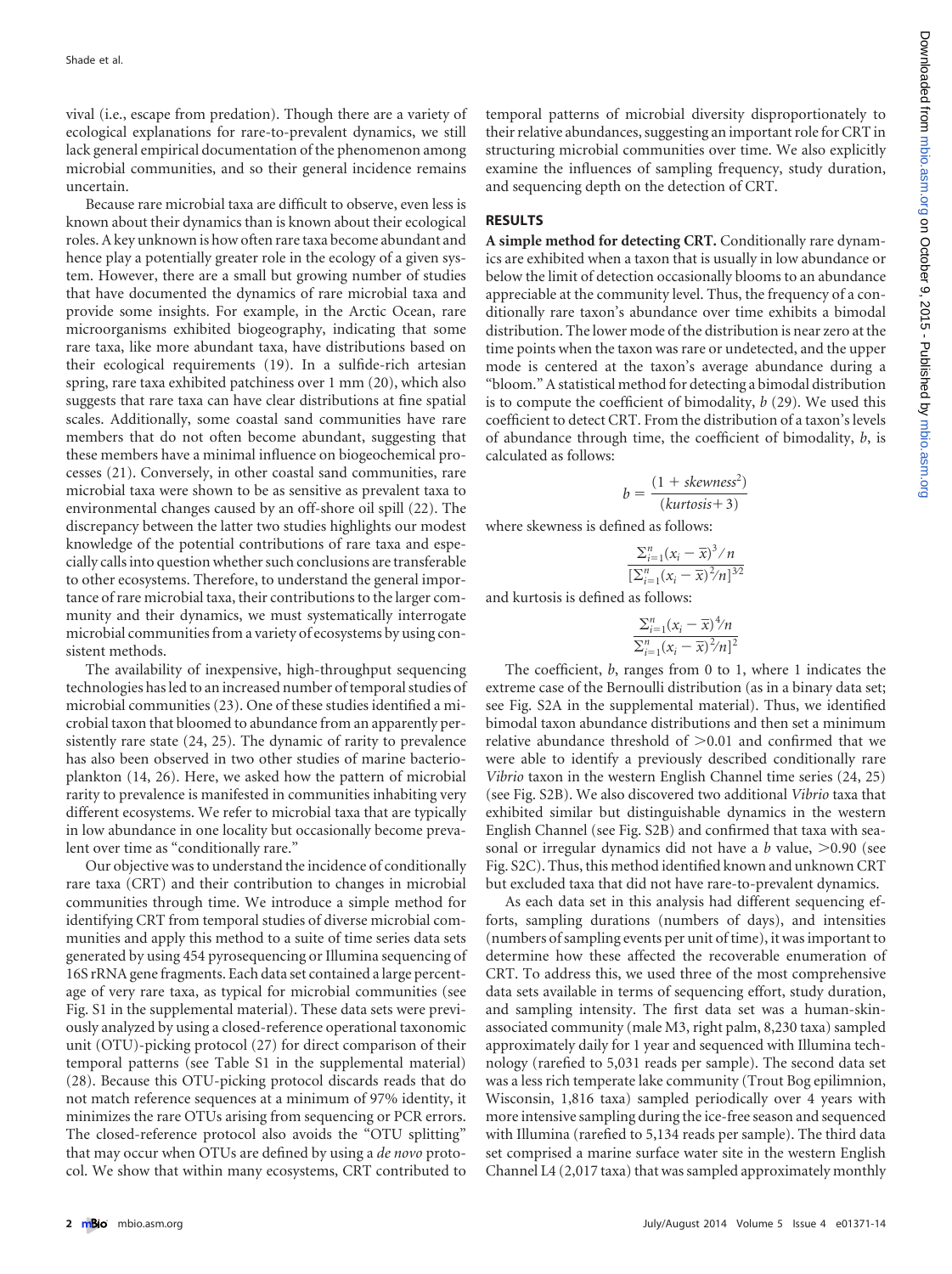Conditionally Rare Microbial Taxa

for 6 years and sequenced by 454 pyrosequencing (rarefied to 3,526 reads per sample). We subsampled these time series along a range of sampling intensities and study durations and then calculated the percentages of CRT (see Fig. S3 in the supplemental material). From these analyses, it is clear that sampling intensity has a greater influence on the detection of CRT than the study duration does. Analysis of the impact of the number of samples included in a study revealed the same pattern across ecosystems (see Fig. S3), suggesting that sampling intensity is the most critical factor and should be taken into consideration when designing studies to explore CRT dynamics. Temporal sampling intensity will be an ecosystem-specific parameter that depends on the anticipated rate of community turnover or average life span of microorganisms in the system [\(30\)](#page-7-18). See the supplemental material for additional considerations and recommendations for detecting CRT.

As expected, the time series with fewer sequence reads per sample had a higher percentage of CRT at a given sequencing depth (see Fig. S3E). This is because CRT made up a larger percentage of an inadequately sequenced community, which is an artifact of undersampling. The more undersampled the community, the larger the contribution of any taxon, including a conditionally rare taxon, will appear. Thus, unless a community is sequenced exhaustively and sampled at an intensity and duration appropriate for the community and range of environmental conditions in an ecosystem, the number of CRT detected will remain a conservative estimate.

**CRT are ubiquitous and contribute disproportionately to community changes.** Acknowledging that detection of CRT will be a conservative estimate and will improve with increasing sampling intensity and duration appropriate to the expected community turnover in an ecosystem, we applied our method to the time series spanning nine distinct ecosystems, 42 microbial communities (consortia sampled at a given locality), and 3,237 individual observations. We found that each community included taxa that exhibited rare-to-prevalent dynamics. The incidence of CRT ranged from 1.5 to 28% of the total community membership [\(Fig. 1A\)](#page-2-0) ( $b$  value,  $>$  0.90; relative abundance,  $>$  0.5%); however, it is important to note that when comparing CRT contributions to different ecosystems, these values should not be interpreted as absolute. To determine the contribution of CRT to the temporal dynamics of the community (temporal community dissimilarity), we calculated the fraction of Bray-Curtis similarity attributable to CRT [\(Fig. 1B](#page-2-0) and 2; see Materials and Methods), which ranged from 0 to 97% of the total community dissimilarity between time points [\(Fig. 2\)](#page-3-0). This is because when CRT were abundant, their dynamics often explained a large fraction of the community dissimilarity. Interestingly, some ecosystems, such as the human gut [\(Fig. 2C\)](#page-3-0), exhibited relatively more punctuated contributions of CRT to community dissimilarity over time, while other ecosystems, such as air [\(Fig. 2A\)](#page-3-0), exhibited a more consistent contribution of CRT.

CRT represented a broad range of phylogenetic diversity (see Fig. S4 in the supplemental material), with most environments being dominated by *Proteobacteria*, except for the infant and adult human guts, which were dominated by *Firmicutes*, and the human tongue, which had an equal contribution from *Cyanobacteria* (likely chloroplasts from food matter). There was no evidence that CRT consistently represented certain lineages when different ecosystems were compared (see Fig. S4 in the supplemental material).



<span id="page-2-0"></span>**FIG 1** Incidences of CRT and their contributions to community dissimilarity. (A) Incidences of CRT across different ecosystems. Error bars are standard deviations of the means, but none are reported when  $n = 1$  time series. (B) Fraction of temporal community dissimilarity attributed to the dynamics of CRT. Each open diamond is the mean of an ecosystem, whiskers are the lower and upper quartiles, and closed circles show outliers. *b* value, >0.90; relative abundance,  $>$  0.5%. (C) CRT observed only once in a time series, when blooming (one-hit wonders). WWT, wastewater treatment.

Additionally, within a community, there were similar lineages represented among CRT and the whole community membership (see SOM in Fig. S5).

Again, because of the differences in sampling and sequencing strategies across data sets [\(28\)](#page-7-16), we encourage readers to consider the general trends in CRT rather than absolute values. However, despite these nuances, these data show not only that CRT are widespread members of microbial communities but also that CRT contribute to community level temporal changes disproportionately to their relative abundances.

**Synchrony among CRT transitions.** To determine whether multiple CRT were synchronized in their transitions from rarity to prevalence, we performed hierarchical cluster analyses. Within each community, we found discrete clusters of CRT that shared the same occurrence patterns over time, as well as some CRT that had occurrence patterns that were independent and did not occur with other CRT [\(Fig. 3\)](#page-4-0). These results suggest shared environmental drivers or shared sources of dispersal for synchronous CRT (see SOM in Fig. S6 in the supplemental material).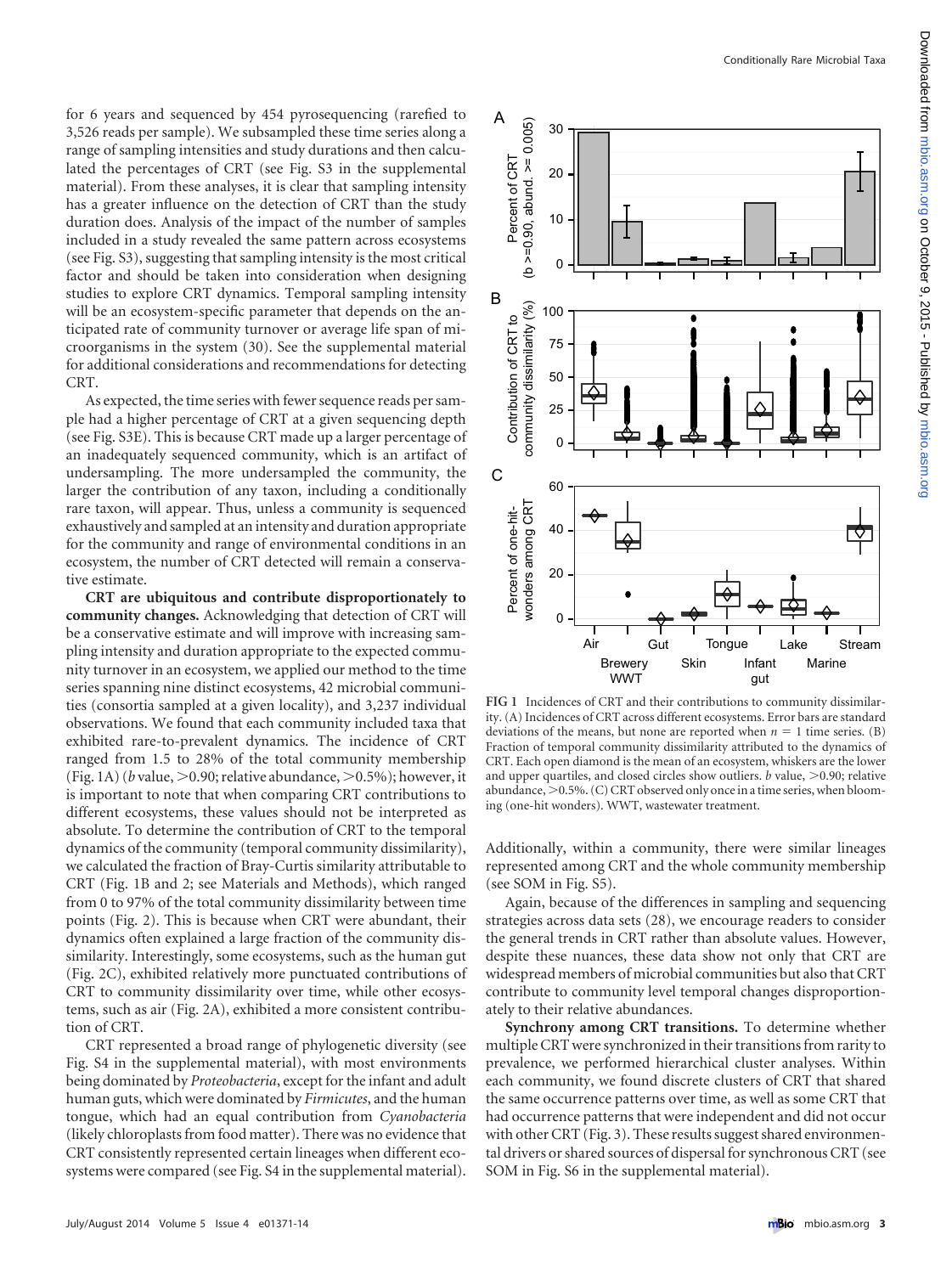

<span id="page-3-0"></span>**FIG 2** The fraction of consecutive Bray-Curtis dissimilarity attributed to the dynamics of CRT in representative communities. A, air time series, site Sp., 670 days; B, brewery wastewater treatment (WWT), site U4, 305 days; C, human gut, site M3 (male), 442 days; D, human skin, site F4 right palm (female), 185 days; E, infant gut, 834 days; F, freshwater bog lake, site TBE, 1,545 days; G, marine, western English Channel, site L4, 2,156 days; H, freshwater stream, site Orodell, 462 days.

**One-hit wonders: can we attribute CRT to large dispersal events?** One mechanism of CRT dynamics could be the immigration and temporary bloom of a foreign taxon. In our data sets, this would be indicated by a taxon that was below the limit of detection, achieved abundance at one time point, and subsequently returned to undetectability; we refer to taxa exhibiting this dynamic as "one-hit wonders." We wanted to understand how many CRT could be designated one-hit wonders, which would allow us to refine hypotheses about the potential for immigration events to affect community dynamics. We found that while the majority of CRT were detected at multiple time points, a subset of CRT were detected only when they bloomed, possibly because of immigration followed by a bloom and a crash (one-hit wonders: median, 9% of detected CRT; minimum, 0%; maximum, 53%, [Fig. 1C\)](#page-2-0). Generally, those communities that had relatively higher levels of temporal variability (i.e., air and stream communities) had more one-hit wonders than communities that were more stable (i.e., lake hypolimnia) [\(28\)](#page-7-16). An exception to this were the brewery wastewater treatment communities, which were relatively stable but had high percentages of one-hit wonders; however, this time series also had a low sampling intensity, which could contribute to an increase in CRT as discussed above. Another scenario is that a one-hit wonder was always present but below the limit of detection. Because the percentage of one-hit wonders was moderately correlated to the sampling intensity (Pearson's correlation coefficient,  $-0.51$ ;  $P = 0.0005$ ), longer or more intensely sampled time series may reveal multiple occurrences of a conditionally rare taxon that was originally designated a one-hit wonder.

**Unraveling CRT ecology by comparing time series to disturbance events.** We propose two classifications of CRT: those that contribute to community dynamics given routine environmental changes (e.g., seasonal changes) [\(31\)](#page-7-19) and those that contribute after a drastic disturbance. We distinguished these two classifications of CRT in a temperate lake microbial community that was the object of a whole-ecosystem disturbance experiment [\(32\)](#page-7-20). The community was observed over the ice-free seasons in 2007, 2008, and 2009, and the disturbance experiment was conducted in July 2008. Using the temporal study as a baseline to understand routine dynamics, we could determine CRT that were important for a community response to the disturbance, helping to understand ecological drivers of CRT.

In this study, the epilimnion and hypolimnion thermal layers of a small bog lake (North Sparkling Bog, Wisconsin) were forced to mix at peak summer stratification (July 2008) with two large membranes that oscillated in the water column over the deepest point of the lake for 8 days until thermal homogeneity was achieved. The epilimnion was warm and oxygenated and had high light penetration, while the hypolimnion was cold and anaerobic and had low light penetration. Usually, thermal stratification weakens every spring and autumn as cool air causes the epilimnion temperature to decrease and meet the hypolimnion temperature, initiating seasonal mixing. Previous work showed that the microbial community structure and chemistry recovered to their predisturbance state within 20 days after the forced mixing in summer and that the hypolimnion community was more sensitive to mixing than the epilimnion [\(32\)](#page-7-20). Therefore, we focused on the response of hypolimnion CRT to the forced mixing in summer.

A total of 24 CRT ( $b$  value,  $>$  0.90; relative abundance,  $>$  0.005; see SOM in the supplemental material) were detected in the hypolimnion of North Sparkling Bog between 2007 and 2009. Changes in the abundance of these 24 CRT could be described by four distinct patterns of increased relative abundance: (i) responding to natural and forced mixing events [\(Fig. 4A\)](#page-5-0), (ii) responding only to the forced mixing event [\(Fig. 4B\)](#page-5-0), (iii) responding only to the natural mixing events [\(Fig. 4C\)](#page-5-0), and (iv) at times that were not defined by any type of mixing [\(Fig. 4D\)](#page-5-0). The first group of CRT were probably driven by key environmental conditions associated with the phenomenon of mixing (i.e., oxygenation of the hypolimnion, redistribution of nutrients in the water column) and were unaffected by seasonal differences. This dynamic suggests that these CRT were rare but always present. The second group of CRT likely gained a competitive advantage given the novel environmental conditions caused by the forced mixing in summer. For example, OTU 333636, a member of the deltaproteobacterial family *Haliangiaceae* [\(Fig. 4B\)](#page-5-0), bloomed after anaerobic conditions had been reestablished in the hypolimnion imme-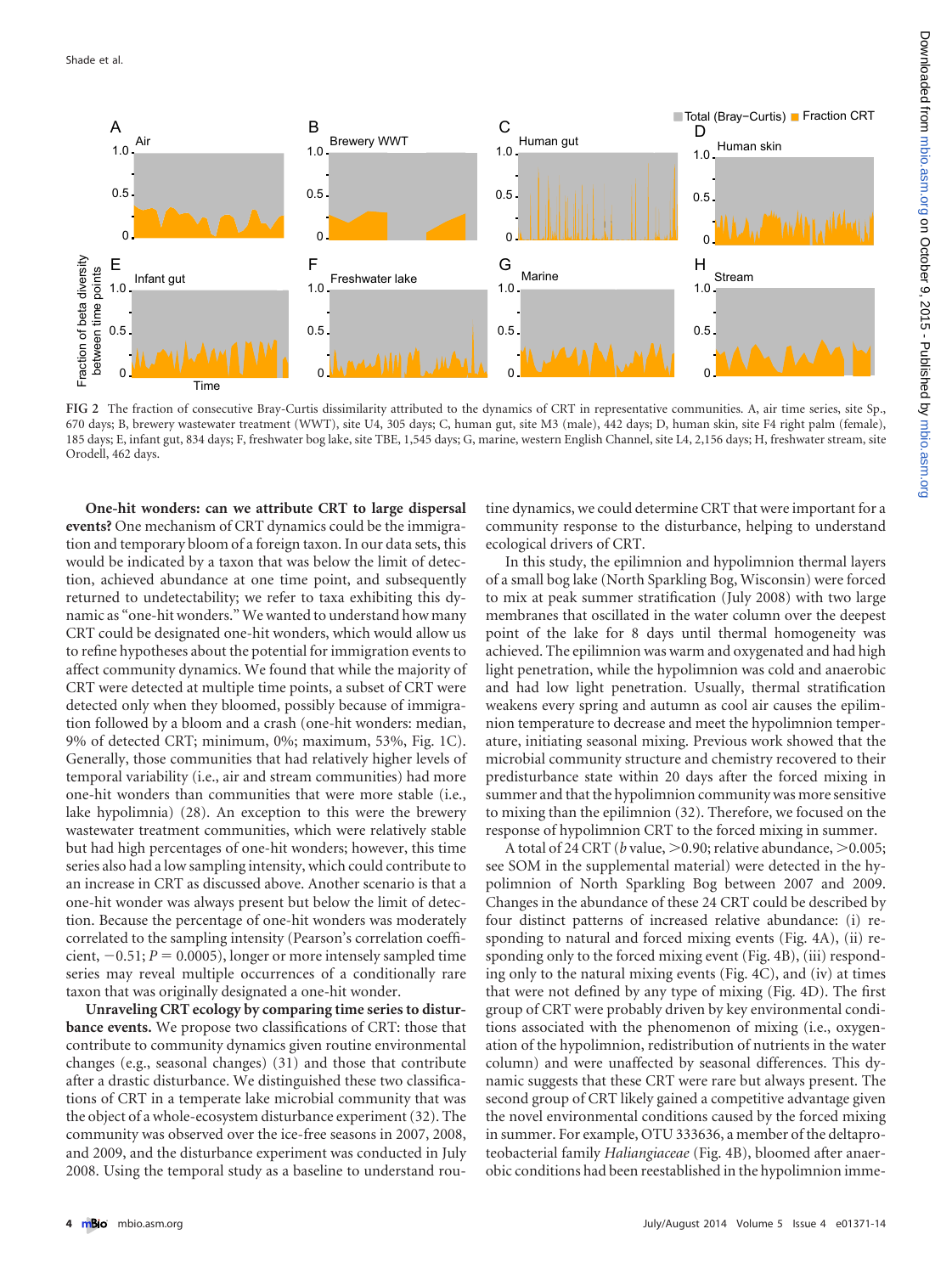

<span id="page-4-0"></span>**FIG 3** CRT clustered by shared occurrence patterns in representative time series. Each taxon was most abundant at the time point colored black. *b* value, -0.90; relative abundance, >0.5%. WWT, wastewater treatment.

diately following the forced mixing event but while the temperature remained elevated above typical seasonal averages [\(31\)](#page-7-19), suggesting that this CRT thrives in warm and anaerobic waters, which would never have occurred during natural mixing events. The third group of CRT likely had seasonal constraints,

and the fourth group of CRT may use multiple strategies to adapt to an increasing biomass, or similar but unmeasured environmental niches were established periodically. Included in the fourth group was a one-hit wonder that did not increase during the forced mixing in summer.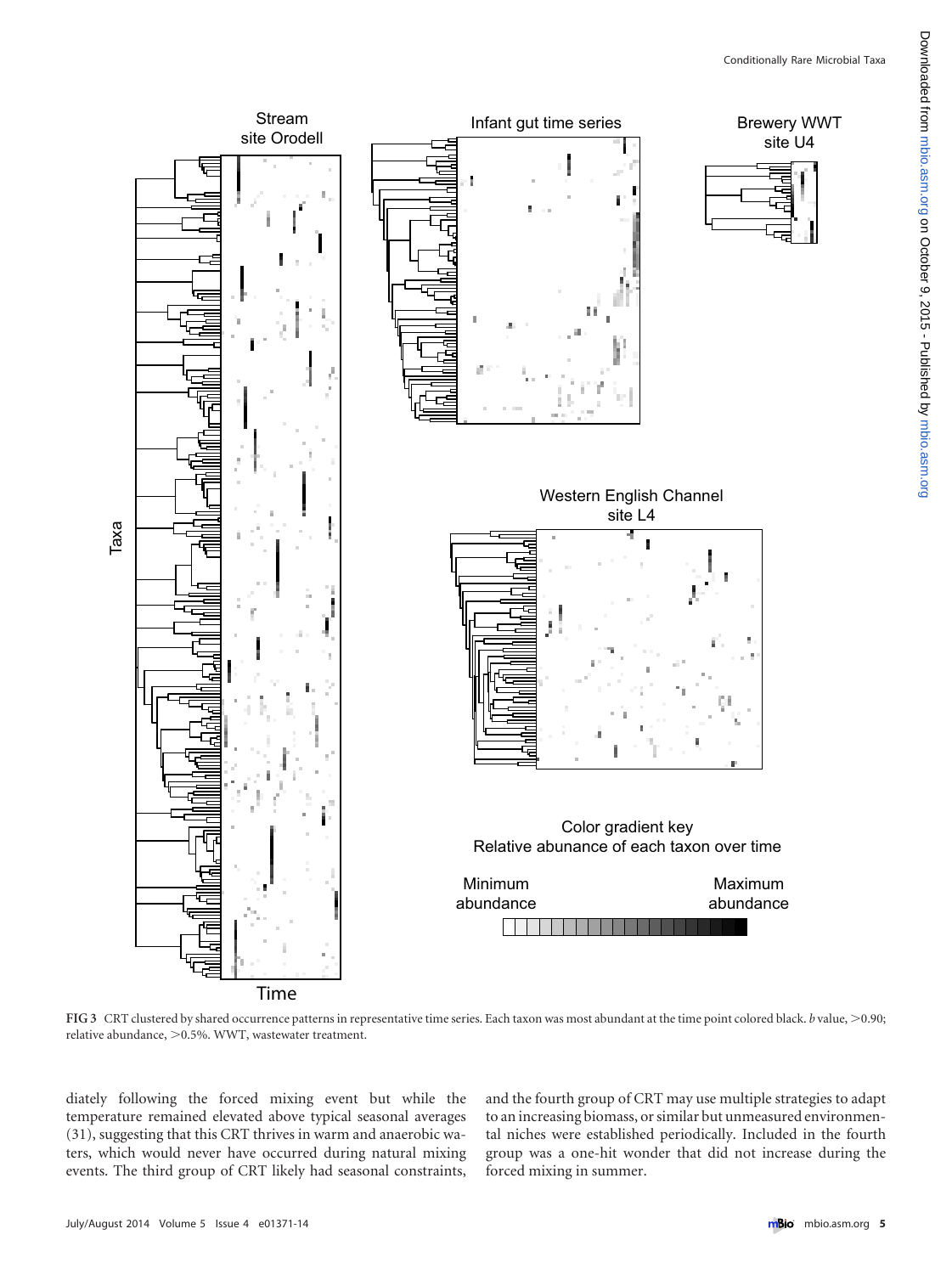

<span id="page-5-0"></span>**FIG 4** Representative dynamics of CRT from the North Sparkling Bog hypolimnion, observed over three ice-free seasons (2007 to 2009) that included a whole-ecosystem mixing experiment in July 2008 (shaded in gray, between dashed lines). Bloom events are purple points. Samples collected during fall mixing are underlined in red on the *x* axis, those collected during spring mixing are underlined in green, and those collected under ice are underlined in blue. A, *Sphingobacteriales* OTU 70346; B, *Haliangiaceae* OTU 333636; C, *Flavobacterium* OTU 426108; D, *Moraxellaceae* OTU 584176. Note the differences in *y* axis ranges.

### **DISCUSSION**

Our results show that CRT can influence changes in microbial community structure. CRT contributed from 0 to 97% of the variability in the observed temporal community dissimilarity. Though it may seem obvious that CRT would contribute the most to temporal community dissimilarity during their transitions, it was unexpected that they would contribute so disproportionately (i.e., up to 97%) compared with their relative abundance during a "bloom" (mean relative abundance during a bloom, 2.7%; median, 1%). Our previous analysis suggested that the longer a community is observed, the more the perceived magnitude of the changes in community structure is reduced, suggesting very low rates of community change over long-term observations [\(28\)](#page-7-16). Together, these results indicate that many baseline temporal changes in bacterial and archaeal diversity may be attributed to changes in the relative contributions of taxa that already exist within the community, including CRT transitions.

We provide a simple tool for identifying CRT and suggest that, on the whole, CRT comprise taxa that are always present and that it is less common for these taxa to be introduced by a dispersal

event. However, while our strategy identifies taxa that can be targeted for further analysis, it does not explicitly reveal the ecological mechanisms of CRT within a community. These mechanisms are diverse and numerous, and determining the ecological properties of individual taxa is difficult and costly [\(33](#page-7-21)[–](#page-7-22)[35\)](#page-7-23). However, we provide one example in which we capitalized on a temporal lake study to deduce CRT ecology by contrasting routine dynamics with a disturbance. In doing so, we were able to distinguish CRT that responded to both natural and forced mixing events from those that responded only to a forced event. These methods provide a springboard for hypothesis generation and are useful for understanding the contributions of CRT to different types of ecological dynamics. For example, in the context of human microbial consortia, similar analyses may be done in instances of pathogen invasion or pathobiont formation to understand when, how, and under what environmental conditions a typically rare or invasive member of the human microbiome is able to thrive following such a disturbance.

Though we cannot prove that one-hit-wonder CRT are not artifacts due to PCR [\(36\)](#page-7-24) or sampling anomalies [\(37\)](#page-7-25), the fact that the majority of CRT were observed multiple times within a series suggests that this scenario is not common and asserts that CRT would remain important contributors to community dynamics despite occasional misidentification due to artifacts. In reality, one-hit-wonder CRT likely comprise a combination of newly dispersed taxa that fail to thrive long term, rare but persistent taxa that fall below the level of detection when not blooming, CRT that were not observed long enough to detect subsequent blooms (insufficient time series), and artifacts.

There have been two distinct approaches to considering the rare biosphere in microbial ecology: (i) deep sequencing to detect as many rare members as possible [\(6\)](#page-6-3) and (ii) omission of the entire rare "tail" to clarify overarching community patterns, whether arbitrary (e.g., 50 or fewer sequences) or methodological (e.g., after determining the abundance cutoff at which rare taxa do not contribute substantially to community dissimilarity) [\(38\)](#page-7-26). Although the ecological roles of many rare taxa are unknown, it has been suggested that rare taxa are not necessarily important for the comparison and interpretation of microbial community patterns [\(10,](#page-6-6) [38\)](#page-7-26). As more data from temporal studies of microbial communities are collected, it is likely that the dynamics of CRT will play an increasingly important role in our understanding of both the subtle temporal variability [\(39\)](#page-7-27) and the disturbance responses of microbial communities. Furthermore, we know that some rare taxa play critical ecological roles in ecosystems, for example, diazotrophs in seawater [\(40\)](#page-7-28), bacterial and archaeal ammonia oxidizers in soils [\(41,](#page-7-29) [42\)](#page-7-30), and methanogens in guts [\(43\)](#page-7-31). Thus, detection of CRTs will provide clues as to the identities of rare taxa that play previously unknown but equally critical ecological roles. Finally, studies that use unsaturated sequencing efforts to infer community assembly rules may attribute the appearance of new taxa to dispersal, when these taxa may instead already persist in the community in low abundance or in a dormant state [\(24\)](#page-7-12). Therefore, close inspection of CRT dynamics in sufficiently sequenced communities will provide insights into the different roles of dispersal and blooms in community dynamics.

Given the ubiquity of CRT detected across an array of ecosystems and the large contribution of CRT to community dissimilarity, our results show that rare-to-prevalent dynamics are generally important and that these dynamics are especially critical for the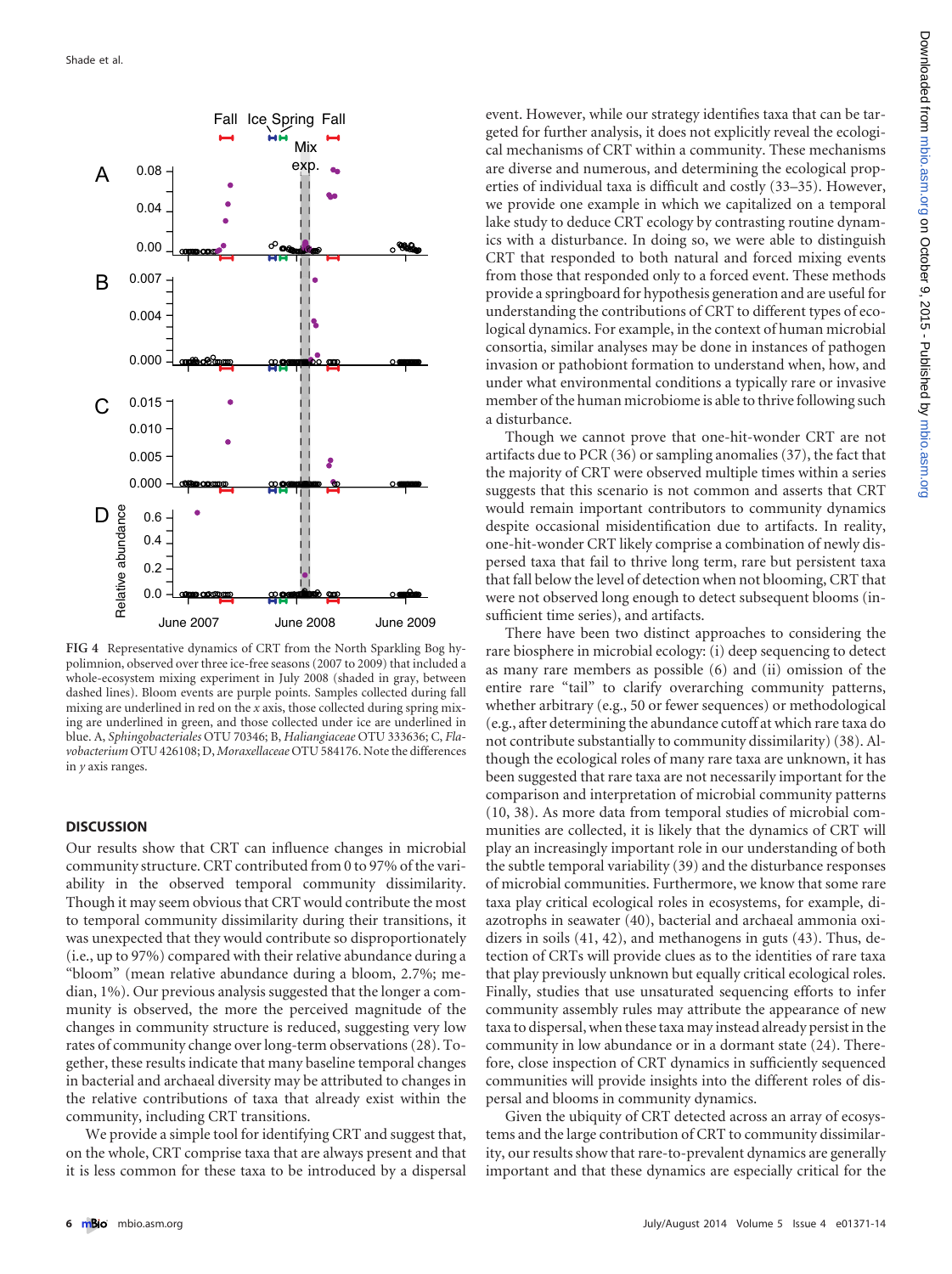community at the time points of CRT transitions. These data provide evidence that not all of the members of the microbial rare biosphere are always rare but that many contribute to the larger community at key time points. Furthermore, our analysis revealed synchronous dynamics of many CRT within a community and suggests that some CRT may be indicators of environmental changes that are unmeasured, providing clues about the identities of more subtle physical, chemical, or biological drivers of microbial dynamics. Finally, as transient members of the rare biosphere, CRT likely contribute to the high alpha diversity observed in many microbial communities.

### **MATERIALS AND METHODS**

The microbial time series used in this study were previously published as separate studies [\(12,](#page-7-0) [25,](#page-7-13) [44](#page-7-32)[–](#page-7-33)[47\)](#page-7-34), except for the lake data set, which is available from the Earth Microbiome Project [\(http://](http://www.earthmicrobiome.org) [www.earthmicrobiome.org\)](http://www.earthmicrobiome.org) [\(48\)](#page-7-35). The whole-lake manipulation, including physical and chemical lake conditions, was described previously [\(32\)](#page-7-20). The descriptions, quality control, and normalization of these data sets also are detailed elsewhere [\(28\)](#page-7-16). OTUs were defined at 97% sequence identity of the 16S rRNA gene. We chose to include these 42 time series because they had study durations of at least 60 days. Because microbial communities have different degrees of richness, relative abundances were used when comparing community members. The overarching patterns of CRT were robust when different thresholds were used for the coefficient of bimodality and maximum relative abundance (see SOM in Fig. S7 in the supplemental material).

The study duration was the total number of days spanning the time series collection. Sampling intensity was the average number of days between observations. The influences of study duration and sampling intensity on the detection of CRT were investigated by subsampling the human male M3 gut, freshwater lake Trout Bog epilimnion, and marine L4 western English Channel time series by a "moving-window" approach [\(49\)](#page-7-36). This approach involves the partitioning of a time series into as many window subsets as possible given the number of observations and calculation of the number of CRT detected within each window. For example, a 250-time-point series would first be divided into one 250-point window, two 249-point windows, three 248-point windows, etc. Subsampling of a data set to fewer sequences per sample (rarefaction) was performed by using the multiple\_rarefactions.py script in QIIME v. 1.6.0 [\(50\)](#page-8-0). We also rarefied the observed taxa classified as CRT by generating replicated, subsampled data sets at systematically varied sampling effort (i.e., number of samples). The percentage of CRT was calculated for each subsampled data set as described above. To extrapolate rarefaction curves to a standard sample size, the three parameters of the function

$$
\frac{a}{(b + c)} + c
$$

were estimated by maximum likelihood using custom scripts in R.

The R environment for statistical computing v 2.15.2 was used for all other analyses [\(51\)](#page-8-1). Hierarchical clustering of CRT (to determine synchronous responses) was performed as described previously [\(10\)](#page-6-6), by using dynamics of CRT standardized for each time series and k-means clustering of common occurrence patterns. To assess whether the subset of CRT represented a composition or structure different from that of the whole community, we used Pearson's product-moment correlation. Some plots were made in R with the ggplot2 package [\(52\)](#page-8-2). We calculated Bray-Curtis dissimilarity as a metric of community dissimilarity as follows:

$$
BC_{jk} = \frac{\Sigma |X_{ij} - X_{ik}|}{\Sigma (X_{ij} - X_{ik})}
$$

where *BC* is the Bray-Curtis dissimilarity between communities *j* and *k* and *X* is the relative abundance of taxon *i*. For each time series, we calculated the Bray-Curtis similarity of all of the samples and then calculated the dissimilarity attributed to the taxa that were identified as conditionally rare (*b* value,  $\geq$ 0.90; relative abundance,  $\geq$ 0.05%). Because the Bray-Curtis dissimilarity is a scaled summation of abundance differences between two communities, we can easily partition Bray-Curtis dissimilarity between two samples attributable to a subset of the community. To do so, we use only CRT when calculating the summation in the numerator of the Bray-Curtis dissimilarity expression but use all of the taxa when calculating the scaling summation in the denominator. In this way, the Bray-Curtis dissimilarity of CRT and non-CRT will sum to the Bray-Curtis dissimilarity of the whole sample. We then divided the Bray-Curtis dissimilarity of CRT by the total community Bray-Curtis dissimilarity to report the fraction of beta diversity attributed to CRT. R scripts for calculation of CRT are freely available on GitHub [\(53\)](#page-8-3).

### **SUPPLEMENTAL MATERIAL**

Supplemental material for this article may be found at [http://mbio.asm.org/](http://mbio.asm.org/lookup/suppl/doi:10.1128/mBio.01371-14/-/DCSupplemental) [lookup/suppl/doi:10.1128/mBio.01371-14/-/DCSupplemental.](http://mbio.asm.org/lookup/suppl/doi:10.1128/mBio.01371-14/-/DCSupplemental)

Text S1, DOCX file, 0.1 MB. Figure S1, EPS file, 10.3 MB. Figure S2, EPS file, 0.7 MB. Figure S3, EPS file, 1.5 MB. Figure S4, EPS file, 0.7 MB. Figure S5, EPS file, 0.5 MB. Figure S6, EPS file, 3.6 MB. Figure S7, EPS file, 0.9 MB. Table S1, DOC file, 0 MB.

### **ACKNOWLEDGMENTS**

A Gordon and Betty Moore Foundation postdoctoral fellowship from the Life Sciences Research Foundation supported A.S. This work was supported in part by the U.S. Department of Energy under contract DE-AC02-06CH11357 and by the Howard Hughes Medical Institute.

We thank the anonymous reviewers for thoughtful comments on previous versions of this work.

### <span id="page-6-0"></span>**REFERENCES**

- 1. **Dunbar J, Barns SM, Ticknor LO, Kuske CR.** 2002. Empirical and theoretical bacterial diversity in four Arizona soils. Appl. Environ. Microbiol. **68:**3035–3045. [http://dx.doi.org/10.1128/AEM.68.6.3035](http://dx.doi.org/10.1128/AEM.68.6.3035-3045.2002) [-3045.2002.](http://dx.doi.org/10.1128/AEM.68.6.3035-3045.2002)
- 2. **Hughes JB, Hellmann JJ, Ricketts TH, Bohannan BJ.** 2001. Counting the uncountable: statistical approaches to estimating microbial diversity. Appl. Environ. Microbiol. **67:**4399 – 4406. [http://dx.doi.org/10.1128/](http://dx.doi.org/10.1128/AEM.67.10.4399-4406.2001) [AEM.67.10.4399-4406.2001.](http://dx.doi.org/10.1128/AEM.67.10.4399-4406.2001)
- <span id="page-6-1"></span>3. **Reeder J, Knight R.** 2010. Rapidly denoising pyrosequencing amplicon reads by exploiting rank-abundance distributions. Nat. Methods **7:**668 – 669. [http://dx.doi.org/10.1038/nmeth0910-668b.](http://dx.doi.org/10.1038/nmeth0910-668b)
- 4. **Curtis TP, Sloan WT.** 2004. Prokaryotic diversity and its limits: microbial community structure in nature and implications for microbial ecology. Curr. Opin. Microbiol. **7:**221–226. [http://dx.doi.org/10.1016/](http://dx.doi.org/10.1016/j.mib.2004.04.010) [j.mib.2004.04.010.](http://dx.doi.org/10.1016/j.mib.2004.04.010)
- <span id="page-6-3"></span><span id="page-6-2"></span>5. **Pedrós-Alió C.** 2007. Ecology. Dipping into the rare biosphere. Science **315:**192–193. [http://dx.doi.org/10.1126/science.1135933.](http://dx.doi.org/10.1126/science.1135933)
- 6. **Sogin ML, Morrison HG, Huber JA, Mark Welch D, Huse SM, Neal PR, Arrieta JM, Herndl GJ.** 2006. Microbial diversity in the deep sea and the underexplored "rare biosphere." Proc. Natl. Acad. Sci. U. S. A. **103:** 12115–12120. [http://dx.doi.org/10.1073/pnas.0605127103.](http://dx.doi.org/10.1073/pnas.0605127103)
- <span id="page-6-4"></span>7. **Fuhrman JA.** 2009. Microbial community structure and its functional implications. Nature **459:**193–199. [http://dx.doi.org/10.1038/](http://dx.doi.org/10.1038/nature08058) [nature08058.](http://dx.doi.org/10.1038/nature08058)
- <span id="page-6-5"></span>8. **Pedrós-Alió C.** 2012. The rare bacterial biosphere. Ann. Rev. Mar. Sci. **4:**449 – 466. [http://dx.doi.org/10.1146/annurev-marine-120710-100948.](http://dx.doi.org/10.1146/annurev-marine-120710-100948)
- 9. **Bent SJ, Forney LJ.** 2008. The tragedy of the uncommon: understanding limitations in the analysis of microbial diversity. ISME J. **2:**689 – 695. [http://dx.doi.org/10.1038/ismej.2008.44.](http://dx.doi.org/10.1038/ismej.2008.44)
- <span id="page-6-6"></span>10. **Shade A, McManus PS, Handelsman J.** 2013. Unexpected diversity during community succession in the apple flower microbiome. mBio **4**(**2**): e00602-12. [http://dx.doi.org/10.1128/mBio.00602-12.](http://dx.doi.org/10.1128/mBio.00602-12)
- 11. **Shade A, Read JS, Welkie DG, Kratz TK, Wu CH, McMahon KD.** 2011.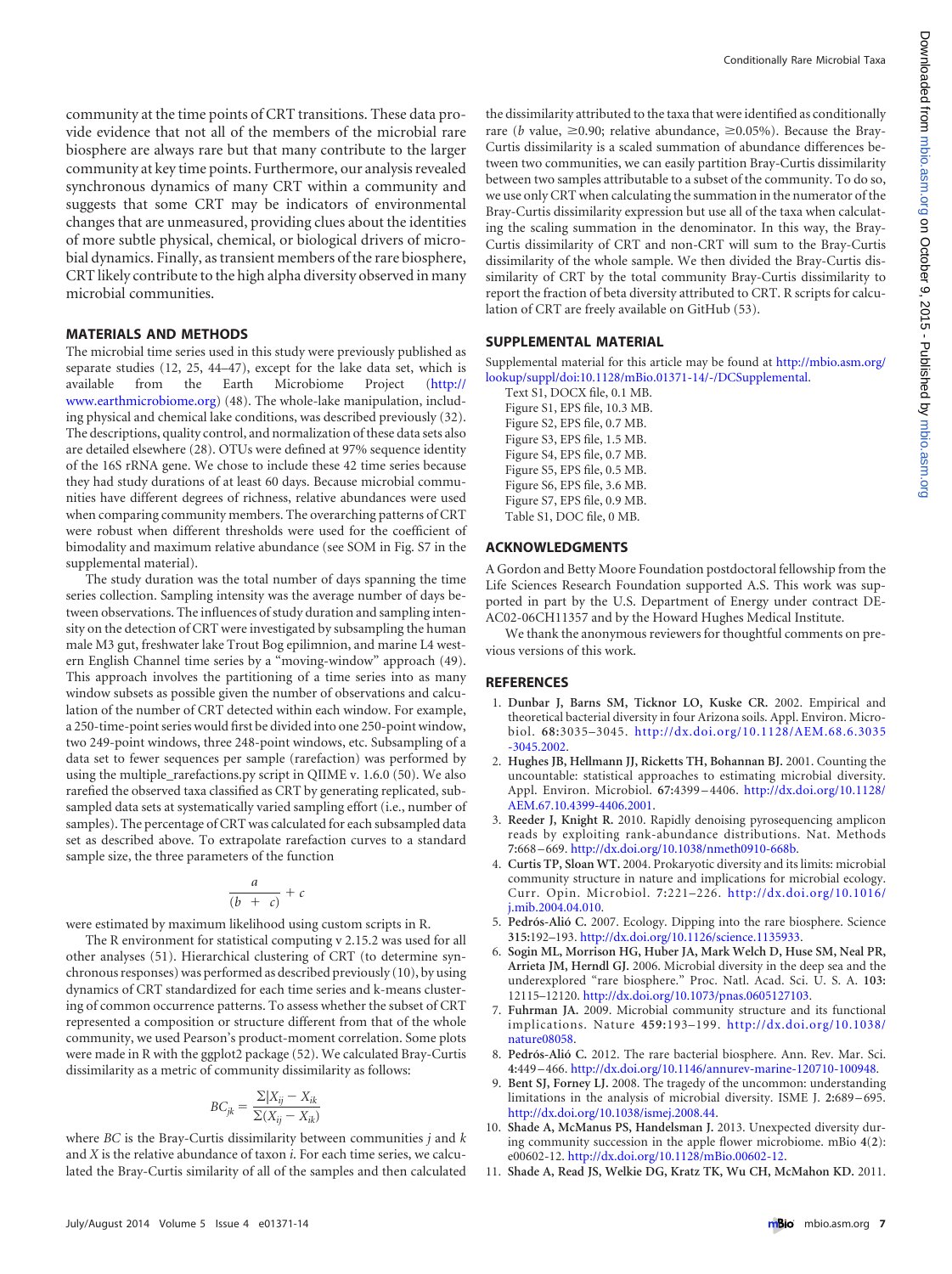Resistance, resilience and recovery: aquatic bacterial dynamics after water column disturbance. Environ. Microbiol. **13:**2752–2767. [http://](http://dx.doi.org/10.1111/j.1462-2920.2011.02546.x) [dx.doi.org/10.1111/j.1462-2920.2011.02546.x.](http://dx.doi.org/10.1111/j.1462-2920.2011.02546.x)

- <span id="page-7-0"></span>12. **Caporaso JG, Lauber CL, Costello EK, Berg-Lyons D, Gonzalez A, Stombaugh J, Knights D, Gajer P, Ravel J, Fierer N, Gordon JI, Knight R.** 2011. Moving pictures of the human microbiome. Genome Biol. **12:** R50. [http://dx.doi.org/10.1186/gb-2011-12-5-r50.](http://dx.doi.org/10.1186/gb-2011-12-5-r50)
- <span id="page-7-1"></span>13. **van der Gast CJ, Walker AW, Stressmann FA, Rogers GB, Scott P, Daniels TW, Carroll MP, Parkhill J, Bruce KD.** 2011. Partitioning core and satellite taxa from within cystic fibrosis lung bacterial communities. ISME J. **5:**780 –791. [http://dx.doi.org/10.1038/ismej.2010.175.](http://dx.doi.org/10.1038/ismej.2010.175)
- <span id="page-7-2"></span>14. **Campbell BJ, Yu L, Heidelberg JF, Kirchman DL.** 2011. Activity of abundant and rare bacteria in a coastal ocean. Proc. Natl. Acad. Sci. U. S. A. **108:**12776 –12781. [http://dx.doi.org/10.1073/pnas.1101405108.](http://dx.doi.org/10.1073/pnas.1101405108)
- <span id="page-7-3"></span>15. **Jones SE, Lennon JT.** 2010. Dormancy contributes to the maintenance of microbial diversity. Proc. Natl. Acad. Sci. U. S. A. **107:**5881–5886. [http://](http://dx.doi.org/10.1073/pnas.0912765107) [dx.doi.org/10.1073/pnas.0912765107.](http://dx.doi.org/10.1073/pnas.0912765107)
- <span id="page-7-4"></span>16. **Shade A, Hogan CS, Klimowicz AK, Linske M, McManus PS, Handelsman J.** 2012. Culturing captures members of the soil rare biosphere. Environ. Microbiol. **14:**2247–2252. [http://dx.doi.org/10.1111/j.1462](http://dx.doi.org/10.1111/j.1462-2920.2012.02817.x) [-2920.2012.02817.x.](http://dx.doi.org/10.1111/j.1462-2920.2012.02817.x)
- <span id="page-7-5"></span>17. **Lennon JT, Jones SE.** 2011. Microbial seed banks: the ecological and evolutionary implications of dormancy. Nat. Rev. Microbiol. **9:**119 –130. [http://dx.doi.org/10.1038/nrmicro2504.](http://dx.doi.org/10.1038/nrmicro2504)
- <span id="page-7-7"></span><span id="page-7-6"></span>18. **Epstein SS.** 2009. Microbial awakenings. Nature **457:**1083. [http://](http://dx.doi.org/10.1038/4571083a) [dx.doi.org/10.1038/4571083a.](http://dx.doi.org/10.1038/4571083a)
- 19. **Galand PE, Casamayor EO, Kirchman DL, Lovejoy C.** 2009. Ecology of the rare microbial biosphere of the Arctic Ocean. Proc. Natl. Acad. Sci. U. S. A. **106:**22427–22432. [http://dx.doi.org/10.1073/pnas.0908284106.](http://dx.doi.org/10.1073/pnas.0908284106)
- <span id="page-7-8"></span>20. **Youssef NH, Couger MB, Elshahed MS.** 2010. Fine-scale bacterial beta diversity within a complex ecosystem (Zodletone Spring, OK, USA): the role of the rare biosphere. PLoS One **5**(**8**):e12414. [http://dx.doi.org/](http://dx.doi.org/10.1371/journal.pone.0012414) [10.1371/journal.pone.0012414.](http://dx.doi.org/10.1371/journal.pone.0012414)
- <span id="page-7-9"></span>21. **Gobet A, Böer SI, Huse SM, van Beusekom JE, Quince C, Sogin ML, Boetius A, Ramette A.** 2012. Diversity and dynamics of rare and of resident bacterial populations in coastal sands. ISME J. **6:**542–553. [http://](http://dx.doi.org/10.1038/ismej.2011.132) [dx.doi.org/10.1038/ismej.2011.132.](http://dx.doi.org/10.1038/ismej.2011.132)
- <span id="page-7-10"></span>22. **Newton RJ, Huse SM, Morrison HG, Peake CS, Sogin ML, McLellan SL.** 2013. Shifts in the microbial community composition of Gulf Coast beaches following beach oiling. PLoS One **8**(**9**):e74265. [http://dx.doi.org/](http://dx.doi.org/10.1371/journal.pone.0074265) [10.1371/journal.pone.0074265.](http://dx.doi.org/10.1371/journal.pone.0074265)
- <span id="page-7-11"></span>23. **Knight R, Jansson J, Field D, Fierer N, Desai N, Fuhrman JA, Hugenholtz P, Meyer F, Stevens R, Bailey M, Gordon J, Kowalchuk G, Gilbert JA.** 2012. Unlocking the potential of metagenomics through replicated experimental design. Nat. Biotechnol. **30:**513–520. [http://dx.doi.org/](http://dx.doi.org/10.1038/nbt.2235) [10.1038/nbt.2235.](http://dx.doi.org/10.1038/nbt.2235)
- <span id="page-7-13"></span><span id="page-7-12"></span>24. **Caporaso JG, Paszkiewicz K, Field D, Knight R, Gilbert JA.** 2012. The western English Channel contains a persistent microbial seed bank. ISME J. **6:**1089 –1093. [http://dx.doi.org/10.1038/ismej.2011.162.](http://dx.doi.org/10.1038/ismej.2011.162)
- 25. **Gilbert JA, Steele JA, Caporaso JG, Steinbrück L, Reeder J, Temperton B, Huse S, McHardy AC, Knight R, Joint I, Somerfield P, Fuhrman JA, Field D.** 2012. Defining seasonal marine microbial community dynamics. ISME J. **6:**298 –308. [http://dx.doi.org/10.1038/ismej.2011.107.](http://dx.doi.org/10.1038/ismej.2011.107)
- <span id="page-7-14"></span>26. **Vergin KL, Done B, Carlson CA, Giovannoni SJ.** 2013. Spatiotemporal distributions of rare bacterioplankton populations indicate adaptive strategies in the oligotrophic ocean. Aquat. Microb. Ecol. **71:**1–13. [http://](http://dx.doi.org/10.3354/ame01661) [dx.doi.org/10.3354/ame01661.](http://dx.doi.org/10.3354/ame01661)
- <span id="page-7-15"></span>27. **McDonald D, Price MN, Goodrich J, Nawrocki EP, DeSantis TZ, Probst A, Andersen GL, Knight R, Hugenholtz P.** 2012. An improved Greengenes taxonomy with explicit ranks for ecological and evolutionary analyses of bacteria and archaea. ISME J. **6:**610 – 618. [http://dx.doi.org/](http://dx.doi.org/10.1038/ismej.2011.139) [10.1038/ismej.2011.139.](http://dx.doi.org/10.1038/ismej.2011.139)
- <span id="page-7-17"></span><span id="page-7-16"></span>28. **Shade A, Caporaso JG, Handelsman J, Knight R, Fierer N.** 2013. A meta-analysis of changes in bacterial and archaeal communities with time. ISME J. **7:**1493–1506. [http://dx.doi.org/10.1038/ismej.2013.54.](http://dx.doi.org/10.1038/ismej.2013.54)
- <span id="page-7-18"></span>29. **Ellison AM.** 1987. Effect of seed dimorphism on the density-dependent dynamics of experimental populations of Atriplex triangularis (Chenopodiaceae). Am. J. Bot. **74:**1280 –1288. [http://dx.doi.org/10.2307/2444163.](http://dx.doi.org/10.2307/2444163)
- 30. **Shade A, Peter H, Allison SD, Baho DL, Berga M, Bürgmann H, Huber DH, Langenheder S, Lennon JT, Martiny JB.** 2012. Fundamentals of microbial community resistance and resilience. Front. Microbiol. **3:**417. [http://dx.doi.org/10.3389/fmicb.2012.00417.](http://dx.doi.org/10.3389/fmicb.2012.00417)
- <span id="page-7-19"></span>31. **Shimadzu H, Dornelas M, Henderson PA, Magurran AE.** 2013. Diver-

sity is maintained by seasonal variation in species abundance. BMC Biol. **11:**98. [http://dx.doi.org/10.1186/1741-7007-11-98.](http://dx.doi.org/10.1186/1741-7007-11-98)

- <span id="page-7-20"></span>32. **Shade A, Read JS, Youngblut ND, Fierer N, Knight R, Kratz TK, Lottig NR, Roden EE, Stanley EH, Stombaugh J, Whitaker RJ, Wu CH, McMahon KD.** 2012. Lake microbial communities are resilient after a whole-ecosystem disturbance. ISME J. **6:**2153–2167. [http://dx.doi.org/](http://dx.doi.org/10.1038/ismej.2012.56) [10.1038/ismej.2012.56.](http://dx.doi.org/10.1038/ismej.2012.56)
- <span id="page-7-21"></span>33. **Woyke T, Xie G, Copeland A, González JM, Han C, Kiss H, Saw JH, Senin P, Yang C, Chatterji S, Cheng JF, Eisen JA, Sieracki ME, Stepanauskas R.** 2009. Assembling the marine metagenome, one cell at a time. PLoS One **4**(**4**):e5299. [http://dx.doi.org/10.1371/journal.pone.0005299.](http://dx.doi.org/10.1371/journal.pone.0005299)
- <span id="page-7-22"></span>34. **Ishoey T, Woyke T, Stepanauskas R, Novotny M, Lasken RS.** 2008. Genomic sequencing of single microbial cells from environmental samples. Curr. Opin. Microbiol. **11:**198 –204. [http://dx.doi.org/10.1016/](http://dx.doi.org/10.1016/j.mib.2008.05.006) [j.mib.2008.05.006.](http://dx.doi.org/10.1016/j.mib.2008.05.006)
- <span id="page-7-23"></span>35. **Sangwan N, Verma H, Kumar R, Negi V, Lax S, Khurana P, Khurana JP, Gilbert JA, Lal R.** 2014. Reconstructing an ancestral genotype of two hexachlorocyclohexane-degrading Sphingobium species using metagenomic sequence data. ISME J. **8:**398 – 408. [http://dx.doi.org/10.1038/](http://dx.doi.org/10.1038/ismej.2013.153) [ismej.2013.153.](http://dx.doi.org/10.1038/ismej.2013.153)
- <span id="page-7-24"></span>36. **Pinto AJ, Raskin L.** 2012. PCR biases distort bacterial and archaeal community structure in pyrosequencing datasets. PLoS One **7**(**8**):e43093. [http://dx.doi.org/10.1371/journal.pone.0043093.](http://dx.doi.org/10.1371/journal.pone.0043093)
- <span id="page-7-25"></span>37. **Zhou J, Jiang YH, Deng Y, Shi Z, Zhou BY, Xue K, Wu L, He Z, Yang Y.** 2013. Random sampling process leads to overestimation of  $\beta$ -diversity of microbial communities. mBio **4**(**3**):e00324-13. [http://dx.doi.org/](http://dx.doi.org/10.1128/mBio.00324-13) [10.1128/mBio.00324-13.](http://dx.doi.org/10.1128/mBio.00324-13)
- <span id="page-7-26"></span>38. **Gobet A, Quince C, Ramette A.** 2010. Multivariate cutoff level analysis (MultiCoLA) of large community data sets. Nucleic Acids Res. **38**(**15**): e155. [http://dx.doi.org/10.1093/nar/gkp784.](http://dx.doi.org/10.1093/nar/gkp784)
- <span id="page-7-27"></span>39. **Jones SE, Cadkin TA, Newton RJ, McMahon KD.** 2012. Spatial and temporal scales of aquatic bacterial beta diversity. Front. Microbiol. **3:**318. [http://dx.doi.org/10.3389/fmicb.2012.00318.](http://dx.doi.org/10.3389/fmicb.2012.00318)
- <span id="page-7-28"></span>40. **LaRoche J, Breitbarth E.** 2005. Importance of the diazotrophs as a source of new nitrogen in the ocean. J. Sea Res. **53:**67–91. [http://dx.doi.org/](http://dx.doi.org/10.1016/j.seares.2004.05.005) [10.1016/j.seares.2004.05.005.](http://dx.doi.org/10.1016/j.seares.2004.05.005)
- <span id="page-7-29"></span>41. **Hermansson A, Lindgren PE.** 2001. Quantification of ammoniaoxidizing bacteria in arable soil by real-time PCR. Appl. Environ. Microbiol. **67:**972–976. [http://dx.doi.org/10.1128/AEM.67.2.972-976.2001.](http://dx.doi.org/10.1128/AEM.67.2.972-976.2001)
- <span id="page-7-30"></span>42. **Leininger S, Urich T, Schloter M, Schwark L, Qi J, Nicol GW, Prosser JI, Schuster SC, Schleper C.** 2006. Archaea predominate among ammonia-oxidizing prokaryotes in soils. Nature **442:**806 – 809. [http://](http://dx.doi.org/10.1038/nature04983) [dx.doi.org/10.1038/nature04983.](http://dx.doi.org/10.1038/nature04983)
- <span id="page-7-32"></span><span id="page-7-31"></span>43. **Horz HP, Conrads G.** 2010. The discussion goes on: what is the role of Euryarchaeota in humans? Archaea 2010: 967271. [http://dx.doi.org/](http://dx.doi.org/10.1155/2010/967271) [10.1155/2010/967271.](http://dx.doi.org/10.1155/2010/967271)
- 44. **Bowers RM, McCubbin IB, Hallar AG, Fierer N.** 2012. Seasonal variability in airborne bacterial communities at a high-elevation site. Atmos. Environ. **50:**41– 49. [http://dx.doi.org/10.1016/j.atmosenv.2012.01.005.](http://dx.doi.org/10.1016/j.atmosenv.2012.01.005)
- 45. **Werner JJ, Knights D, Garcia ML, Scalfone NB, Smith S, Yarasheski K, Cummings TA, Beers AR, Knight R, Angenent LT.** 2011. Bacterial community structures are unique and resilient in full-scale bioenergy systems. Proc. Natl. Acad. Sci. U. S. A. **108:**4158 – 4163. [http://dx.doi.org/](http://dx.doi.org/10.1073/pnas.1015676108) [10.1073/pnas.1015676108.](http://dx.doi.org/10.1073/pnas.1015676108)
- <span id="page-7-33"></span>46. **Koenig JE, Spor A, Scalfone N, Fricker AD, Stombaugh J, Knight R, Angenent LT, Ley RE.** 2011. Succession of microbial consortia in the developing infant gut microbiome. Proc. Natl. Acad. Sci. U. S. A. **108**(Suppl 1):4578 – 4585. [http://dx.doi.org/10.1073/pnas.1000081107.](http://dx.doi.org/10.1073/pnas.1000081107)
- <span id="page-7-34"></span>47. **Portillo MC, Anderson SP, Fierer N.** 2012. Temporal variability in the diversity and composition of stream bacterioplankton communities. Environ. Microbiol. **14:**2417–2428. [http://dx.doi.org/10.1111/j.1462](http://dx.doi.org/10.1111/j.1462-2920.2012.02785.x) [-2920.2012.02785.x.](http://dx.doi.org/10.1111/j.1462-2920.2012.02785.x)
- <span id="page-7-35"></span>48. **Gilbert JA, Meyer F, Antonopoulos D, Balaji P, Brown CT, Desai N, Eisen JA, Evers D, Field D, Feng W, Huson D, Jansson J, Knight R, Knight J, Kolker E, Konstantindis K, Kostka J, Kyrpides N, Mackelprang R, McHardy A, Quince C, Raes J, Sczyrba A, Shade A, Stevens R.** 2010. Meeting report: the Terabase Metagenomics Workshop and the Vision of an Earth Microbiome Project. Stand. Genomic Sci **3:**243–248. [http://dx.doi.org/10.4056/sigs.1433550.](http://dx.doi.org/10.4056/sigs.1433550)
- <span id="page-7-36"></span>49. **White EP, Adler PB, Lauenroth WK, Gill RA, Greenberg D, Kaufman DM, Rassweiler A, Rusak JA, Smith MD, Steinbeck JR.** 2006. A comparison of the species-time relationship across ecosystems and taxonomic groups. Oikos **112:**185–195. [http://dx.doi.org/10.1111/j.0030-1299.2006.14223.x.](http://dx.doi.org/10.1111/j.0030-1299.2006.14223.x)